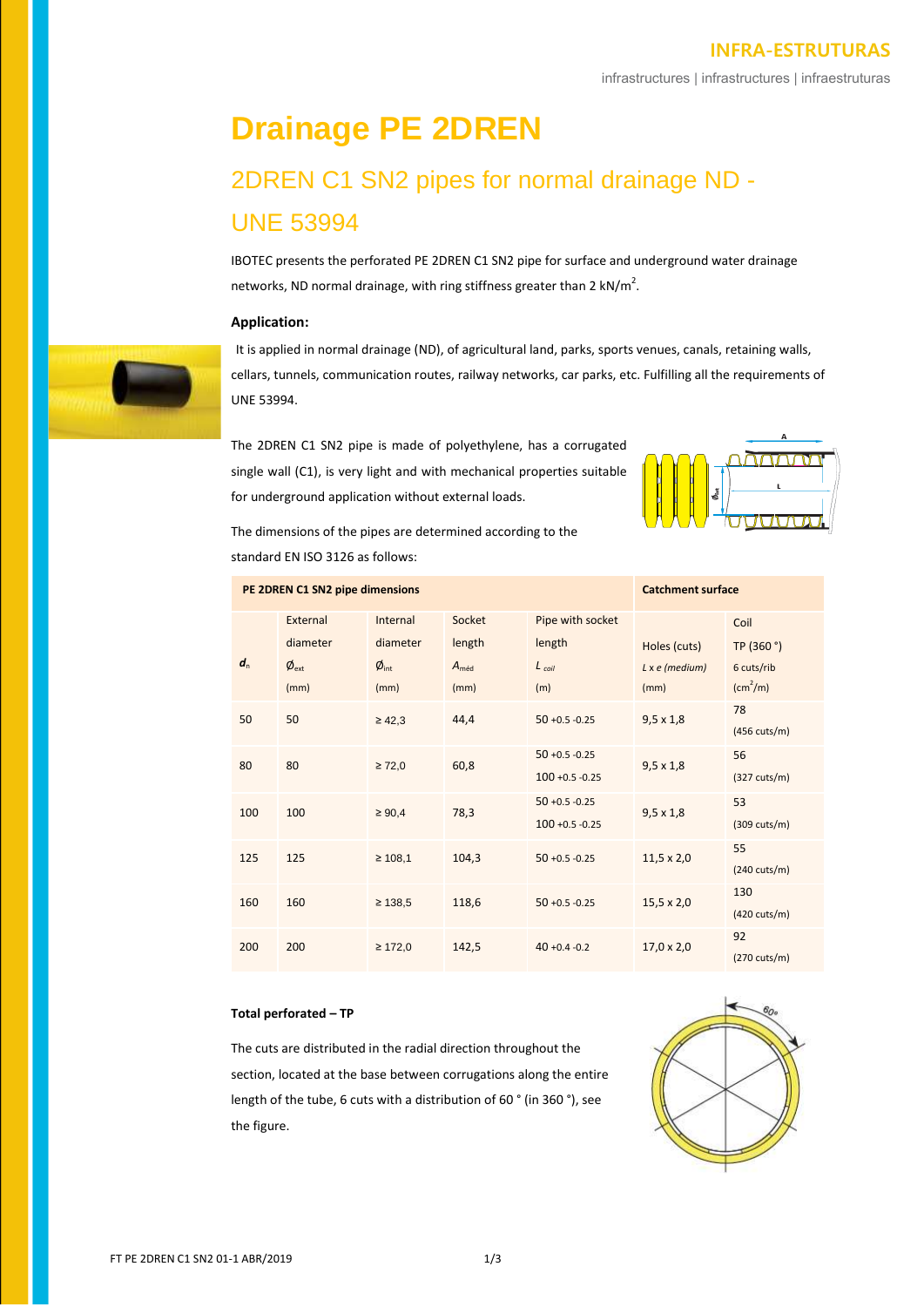# **INFRA-ESTRUTURAS**

infrastructures | infrastructures | infraestruturas

### **Physical and mechanical characteristics**

The most important characteristics determined in the PE 2DREN C1 SN2 pipes are:

- Ring stiffness and flexibility, due to the loads on the buried installation;
- Impact resistance due to handling and transport needs up to trench installation.

#### **PE 2DREN C1 SN2 pipe physical and mechanical characteristics**

| Characteristic                                                                                | Value                                              | Test method                  |
|-----------------------------------------------------------------------------------------------|----------------------------------------------------|------------------------------|
| Ring stifness<br>(5 ribs or 300 mm, 3% $d_i$ , speed per $d_i$ )                              | $\geq$ 2 kN/m <sup>2</sup> (nominal value for SN2) | <b>EN ISO 9969</b>           |
| Impact resistance method round-the-clock<br>(0 °C, hammer mass and falling height per $d_n$ ) | TIR < 10%                                          | ISO 3127<br><b>UNE 53994</b> |

# **Other technical characteristics**

**Material:** High Density Polyethylene (HDPE).

**Colour:** Yellow (type RAL 1018).

**PE 2DREN C1 SN2 pipe packing**

**Marking:** The pipe is marked each 2m according to the example:

*IBOTEC* 2DREN *PE Ø C1 ND SN2 - YEAR - UNE 53994 - DATE+HOUR+OP (IBOTEC traceability code)*

**Joint system:** With a black PE coupler, supplied with each pipe.

**Geotextile blanket:** PE 2DREN C1 SN2 pipe can be supplied with or without of 150g/m geotextile in accordance with the harmonized standard EN 13252 (mat with marking  $(6)$ .



## **Packing**

PE 2DREN C1 SN2 pipe is packed in a safe coil with plastic straps.

| <b>PE ZUREIV CT SINZ DIDE DOCKING</b> |                     |                                  |                                  |               |  |  |
|---------------------------------------|---------------------|----------------------------------|----------------------------------|---------------|--|--|
|                                       |                     | <b>Coil dimensions</b>           |                                  |               |  |  |
| $d_{n}$                               | <b>Total length</b> | $\boldsymbol{\phi}_{\text{ext}}$ | $\boldsymbol{\phi}_{\text{int}}$ | <b>Height</b> |  |  |
| (mm)                                  | (m)                 | (mm)                             | (mm)                             | (mm)          |  |  |
| 50                                    | 50                  | 830                              | 280                              | 280           |  |  |
|                                       | 100                 | 960                              | 400                              | 375           |  |  |
| 80                                    | 50                  | 1080                             | 480                              | 460           |  |  |
|                                       | 100                 | 1260                             | 480                              | 660           |  |  |
| 100                                   | 50                  | 1340                             | 600                              | 480           |  |  |
|                                       | 100                 | 1530                             | 610                              | 670           |  |  |
| 125                                   | 50                  | 1470                             | 540                              | 560           |  |  |
| 160                                   | 50                  | 1780                             | 850                              | 710           |  |  |
| 200                                   | 40                  | 2000                             | 850                              | 740           |  |  |

## **Some instructions for installation:**

The PE 2DREN C1 SN2 pipe can be easily cut with a knife or scissors. Care should be taken to avoid pinching the pipe, especially with heavy machinery or equipment.

PE 2DREN pipes must be completely wrapped in gravel with adequate dimensions in order to avoid the clogging of the holes. The pipe is considered flexible, and as such, when subjected to a compression force perpendicular to the tube's axis, it is deformed within certain limits and will exert pressure on the